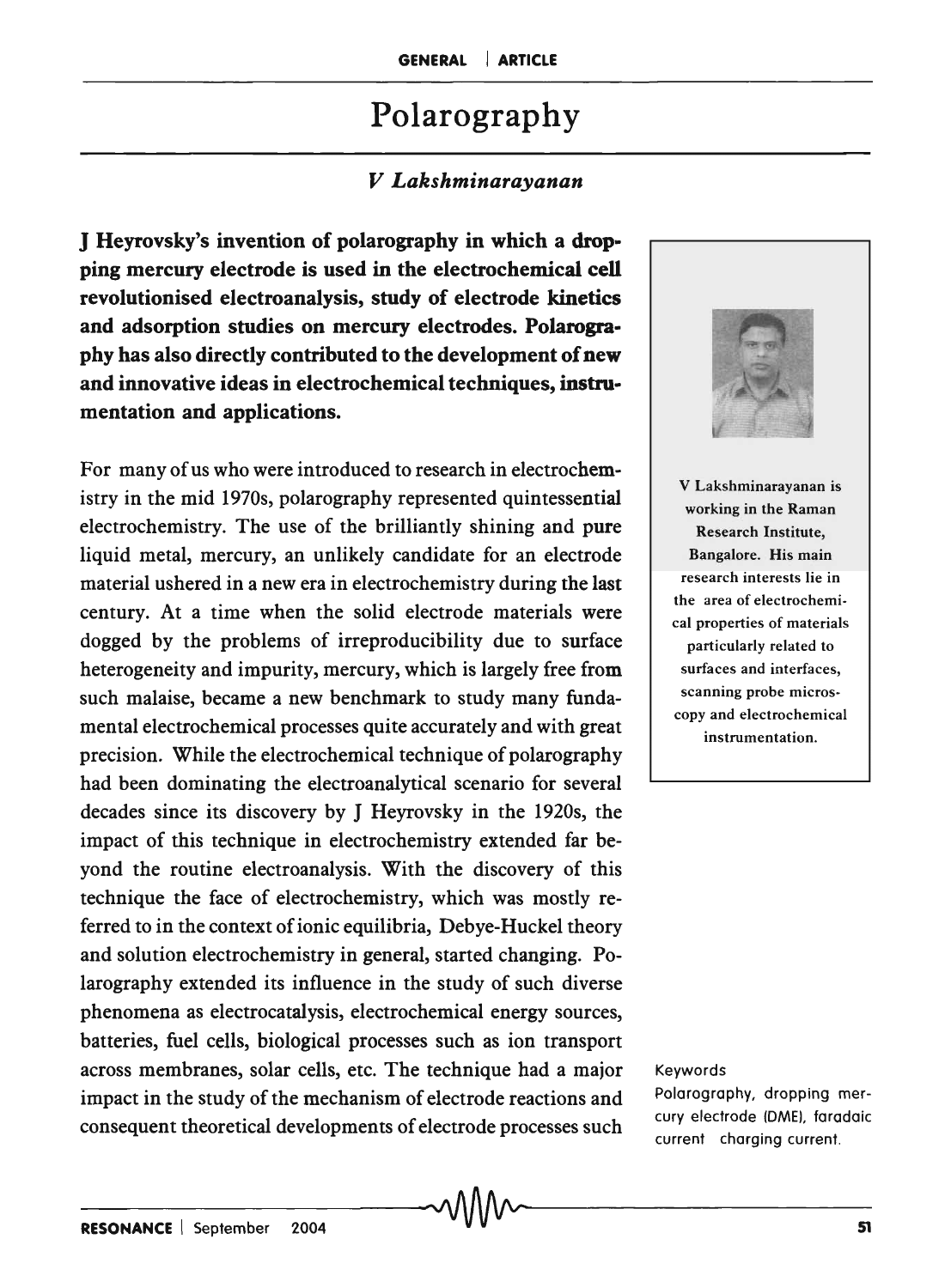Polarography has gone long past the era of old galvanometers and the X-V recorders. Instead, with the development of modern electronic instrumentation and PC control, it has acquired the ability to study new and interesting processes occurring at the metal -solution interface.

as studies of electrolytic diffusion processes and other transport phenomena.

Modern polarography is quite a sensitive and relatively rapid analytical technique. It has the capability to provide information on several parameters of interest to electrochemists in several areas including inorganic, organic and pharmaceutical chemistry research. Polarography has gone long past the era of old galvanometers and the X-Y recorders. Instead, with the development of modern electronic instrumentation and PC control, it has acquired the ability to study new and interesting processes occurring at the metal -solution interface.

# **What is Polarography ?**

In polarography, the electric potential ( i.e. voltage) of a growing mercury drop in an electrolyte containing an electroactive species is varied as a function of time and the resulting current due to the electrochemical reaction is measured. The technical elegance of this method is derived from several special properties of mercury as an electrode material. The fact that mercury is a liquid metal provides several advantages such as excellent renewability and reproducibility of the surface. This metal has also a wide potential range of operation in aqueous solution due to its large hydrogen overpotential. For example, relative to the platinum electrode, the hydrogen evolution on mercury occurs at about  $-1.0V$  within the range of which many metal ions are reduced on the surface. Mercury can be easily purified as it is a liquid with an atomically smooth surface. The shape of a polarogram depends on the method and the type of periodic potential that is applied. For example, in simple DC polarography, the potential applied is a linearly varying voltage called *ramp* and the resulting current response is sigmoidal in shape as shown in *Figure* 1. This figure also shows a few selected methods of polarography where different periodic wave forms are applied to the mercury cathode. The resulting current response in each of the cases has been derived and can be related to the concentration of the species.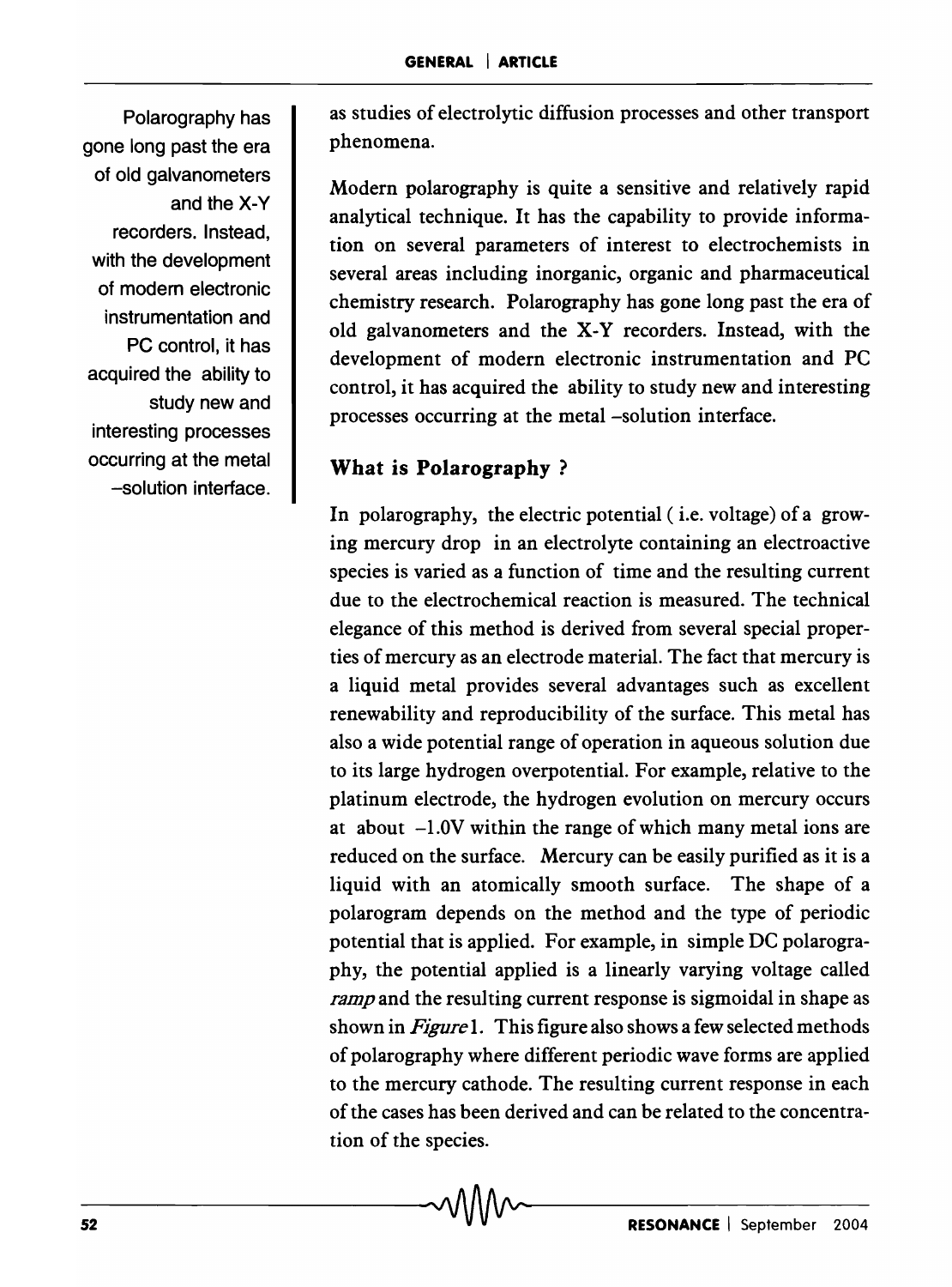



Figure 1 (left). (a) Input wave forms applied in different polarographic techniques.  $DC - In$  the conventional DC polarography the voltage ramp is applied to sweep the range of DC potential to reduce ( or oxidise) the species of interest. AC - In the ac polarography, a small amplitude, typically 10-20 mV ac is superimposed over the DC potential sweep. DPP  $-$  In the differential pulse polarography (DPP), the pulses of fixed amplitude modulate the DC voltage sweep. NPP - In the normal pulse polarography (NPP), the pulse amplitude is successively increased from the same base DC potential; (b) A typical sigmoidal shape of DC polarogram.  $E_{\mu}$  is the half wave potential. The NPP has a similar shape; (c) A typical ac polarogram. The DPP has a similar shape.

Figure 2 (right) A schematic diagram of a polarograph illustrating dropping mercury electrode. In the modern polarographs the potential control unit, signal conditioning and measurement systems are software controlled through a PC. DME - Dropping mercury electrode, G - Galvanometer.

# The Polarographic Cell

A schematic diagram of a polarographic cell and electrode arrangement is shown in *Figure* 2. The mercury drop, which is normally a cathode of the polarographic cell flows from a glass capillary tube, which is attached to a reservoir of mercury. The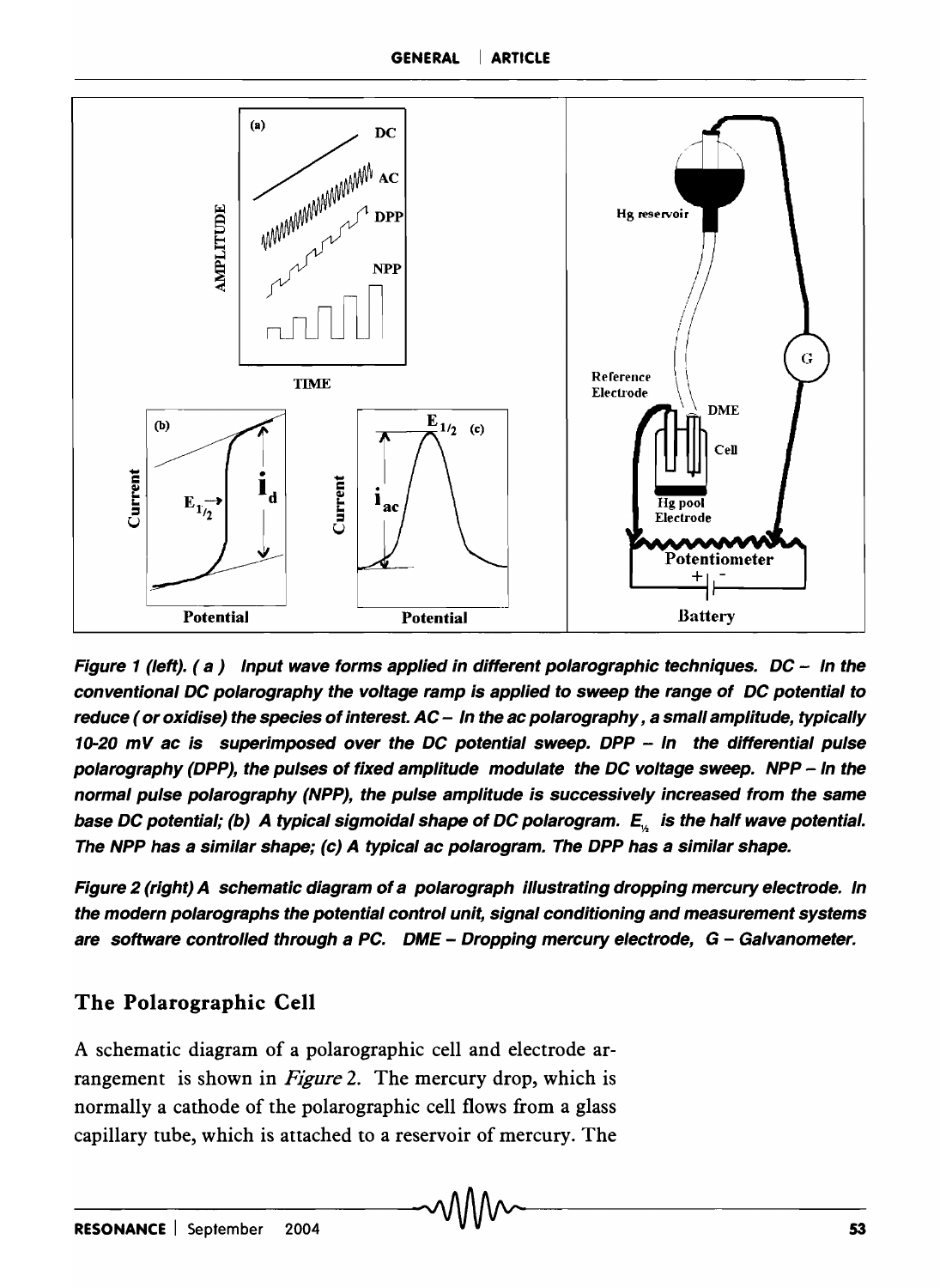The limiting current arises essentially because the diffusion process has now attained a steady state, since the concentration of the diffusing electro-active species is almost zero near the electrode surface producing a maximum concentration gradient.

counter electrode, which is a pool of mercury into which the drop falls, acts as an anode. In the original polarograph, the cell is connected in series with a galvanometer (for measuring the flow of current) in an electrical circuit that also contains a battery or other source of direct current and a device for varying the voltage. The electroactive species which is being studied, is present in a highly conducting electrolytic medium. The concentration of this electrolyte is about 100 times higher and is electroinactive in the sense that it will not undergo charge transfer reaction on the electrode surface. Hence it is called a *supportingor indifferentelectrolyte.* The need for such a medium is to let the majority current due to applied electric field called *migra tion curren t* be carried by the ions of the supporting electrolyte. This will allow the species of interest to follow diffusional transport towards the electrode surface as described below.

#### **Polarographic Measurements**

As the voltage is varied in small increments, the corresponding current is noted on the galvanometer. The measured current is quite small until the applied voltage reaches a critical value, which is specific for the species to be reduced at the dropping mercury electrode. The current then increases rapidly in the beginning with the applied voltage, attains a critical value and then reaches a limiting value that remains more or less constant with further increase in voltage. The plateau current  $I<sub>d</sub>$  is called *the limiting diffusion current* and the applied potential at which this current is half its value  $(I_d/2)$  is known as *half wave potential*  $(E_{\mu})$ . This potential is independent of concentration but is characteristic of the electroactive species. The limiting current arises essentially because the diffusion process has now attained a steady state, since the concentration of the diffusing electroactive species is almost zero near the electrode surface producing a maximum concentration gradient. In practice the diffusion current is measured from a baseline which is obtained by extrapolating a small residual current flowing prior to the wave. This residual current arises from the capacitive or double layer charging current and also from trace electroactive impurities.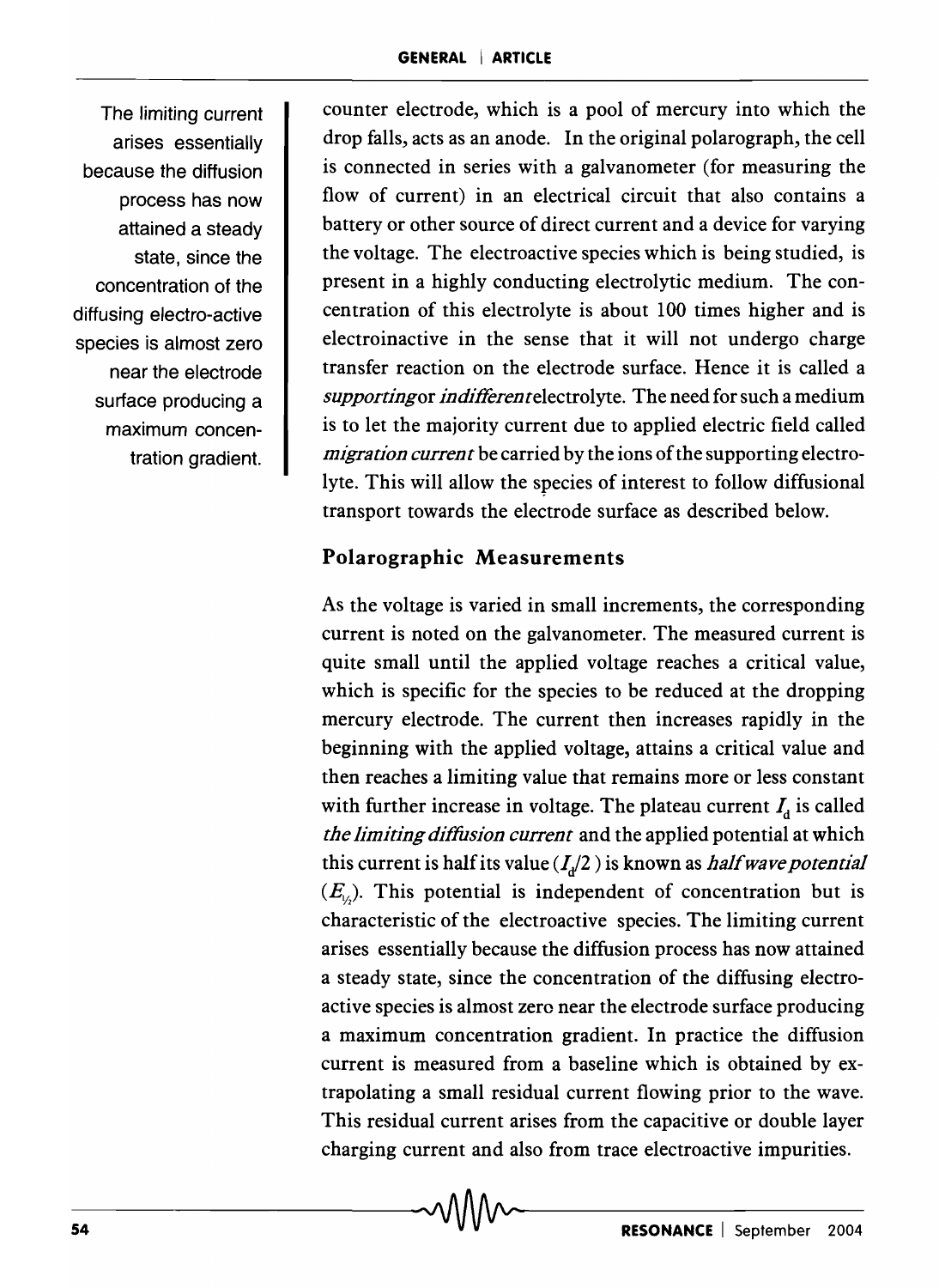#### Reduction and Oxidation (Redox) Processes

The electroactive species which normally undergoes reduction forms an amalgam with the metal and the reaction can be depicted as:

$$
M^{+n} + n e^{-} \leftrightarrow M (Hg). \tag{1}
$$

where M represents the electroactive species and M(Hg), the amalgam. The limiting diffusion current is determined by the rate of diffusion of the reducible substance on the surface of the mercury drop. This is represented by the famous Ilkovic equation:

$$
I_{\rm d} = 0.732 \; nFCD^{1/2}m^{2/3} \; t^{1/6},\tag{2}
$$

where  $I<sub>d</sub>$  is the limiting diffusion current, *n* is the number of electrons involved in the charge transfer process, *F* is the Faraday in coulombs, C the concentration of electroactive species in the bulk solution (mol cm<sup>-3</sup>),  $D$  the diffusion coefficient cm<sup>2</sup> sec<sup>-1</sup>, *m* the mass flow rate of mercury in g sec<sup>-1</sup> and *t* is the drop time in sec. The original Ilkovic equation above considers the linear diffusion of electroactive species to the electrode surface. More rigorous equations, for example, using spherical diffusion of the electroactive species have been derived. What is however more important is the linearity of the limiting current with concentration over a wide range, which is the corner stone of the polarographic method of analysis. For several decades, the polarographic technique as an analytical tool has been competing with and sometimes complementing the spectrochemical techniques in terms of its capabilities for trace analytical determination. As far as the detection range is concerned, the technique provides a linear response for over 6 decades of concentration and a detection limit of a few parts per trillion (ppt)  $(10^{-12} g/ml)$  has been realised relatively easily.

The dropping mercury electrode (DME) can also function as an anode and in this case the oxidation of certain oxidizable substances can be studied. When the solution under analysis

For several decades, the polarographic technique as an analytical tool has been competing with and sometimes complementing the spectrochemical techniques in terms of its capabilities for trace analytical determination.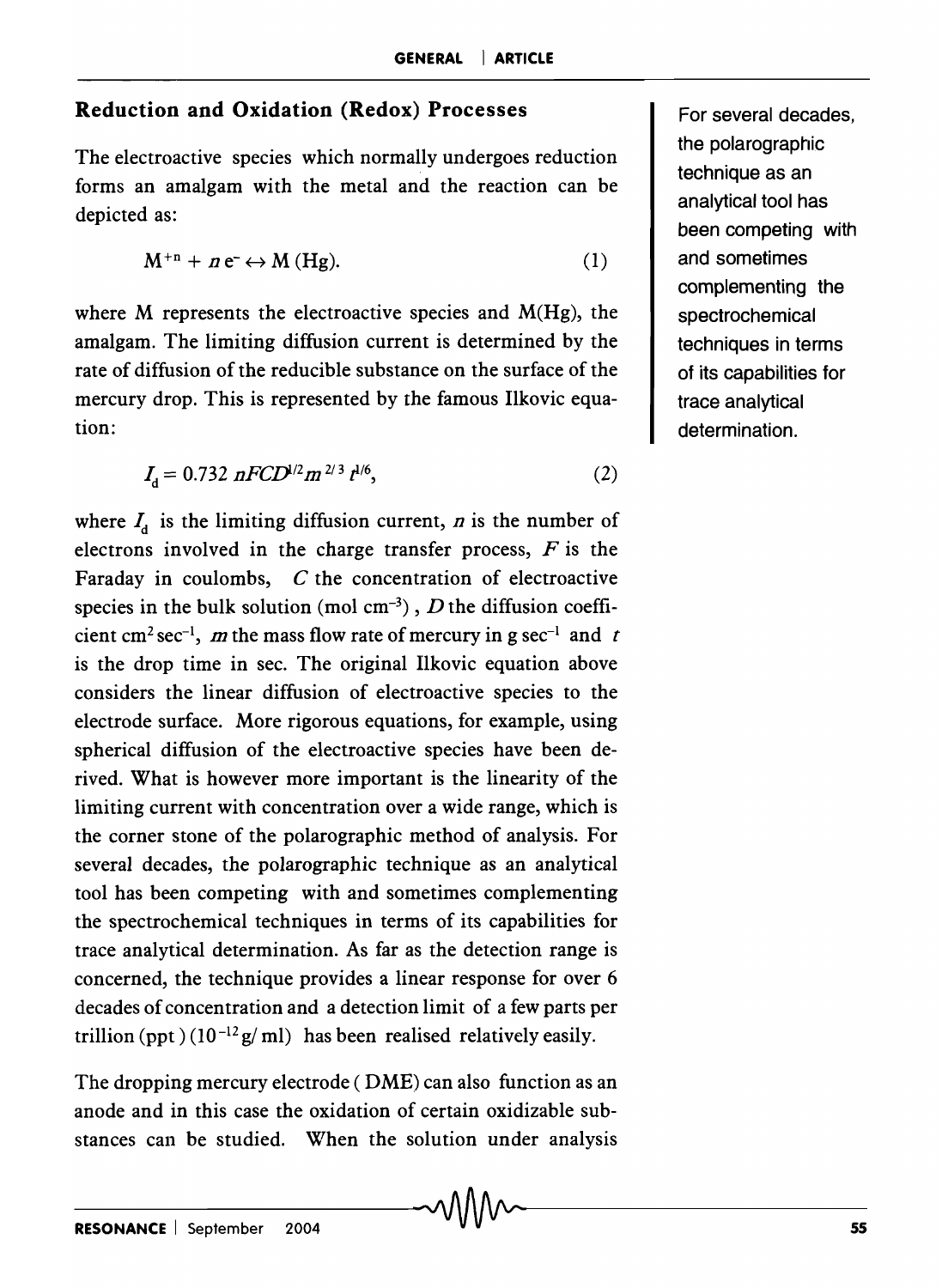There is another class of sharply defined peaks or humps originating due to vigorous stirring of the solution near the mercury drop surface which is known as polarographic maxima, a phenomenon explained by an eminent Russian scientist Frumkin and his coworkers using electrocapillary effect.

contains several electroactive species, which can be reduced or oxidized at different voltages, the current-voltage curve shows several segments of S-shaped curves called polarographic waves. Though a normal DC polarogram has a sigmoidal shape, it is possible to infer from the slope of the rising portion of the curve, the relative effects of diffusion and charge transfer processes which control the electrode reaction

## **Applications of Polarography**

The majority of the chemical elements can be identified by polarographic analysis, and the method is also applicable to the analysis of alloys and various inorganic compounds. In addition, polarography is useful in identifying numerous types of organic compounds and in the study of chemical equilibria and the rates of reactions in solutions. The measurement of polarographic current provides a simple method for the estimation of the rate of several fast electrode reactions. The technique has contributed substantially to the study of adsorption of several surfaceactive molecules on a mercury surface. This method, referred to as *tensammetry*, developed by Breyer and coworkers involves the measurement of double layer capacitance of mercury-surfactant system in an electrolyte. The capacitance is strongly influenced by the presence of adsorbed species. Hence the adsorptiondesorption processes produce quite pronounced and sharp peaks in the polarographic wave which can be ascribed to the presence of surface active substances even if they are not electroactive. There is another class of sharply defined peaks or humps originating due to vigorous stirring of the solution near the mercury drop surface which is known as *polarographic maxima,* a phenomenon explained by an eminent Russian scientist Frumkin and his coworkers using electrocapillary effect.

There had been several outstanding students of Heyrovsky who contributed greatly to the growth of polarography in the initial years. For example, Rudolf Brdicka, the most famous student of J Heyrovsky studied extensively the biomedical applications of polarography. He carried out polarographic investigations of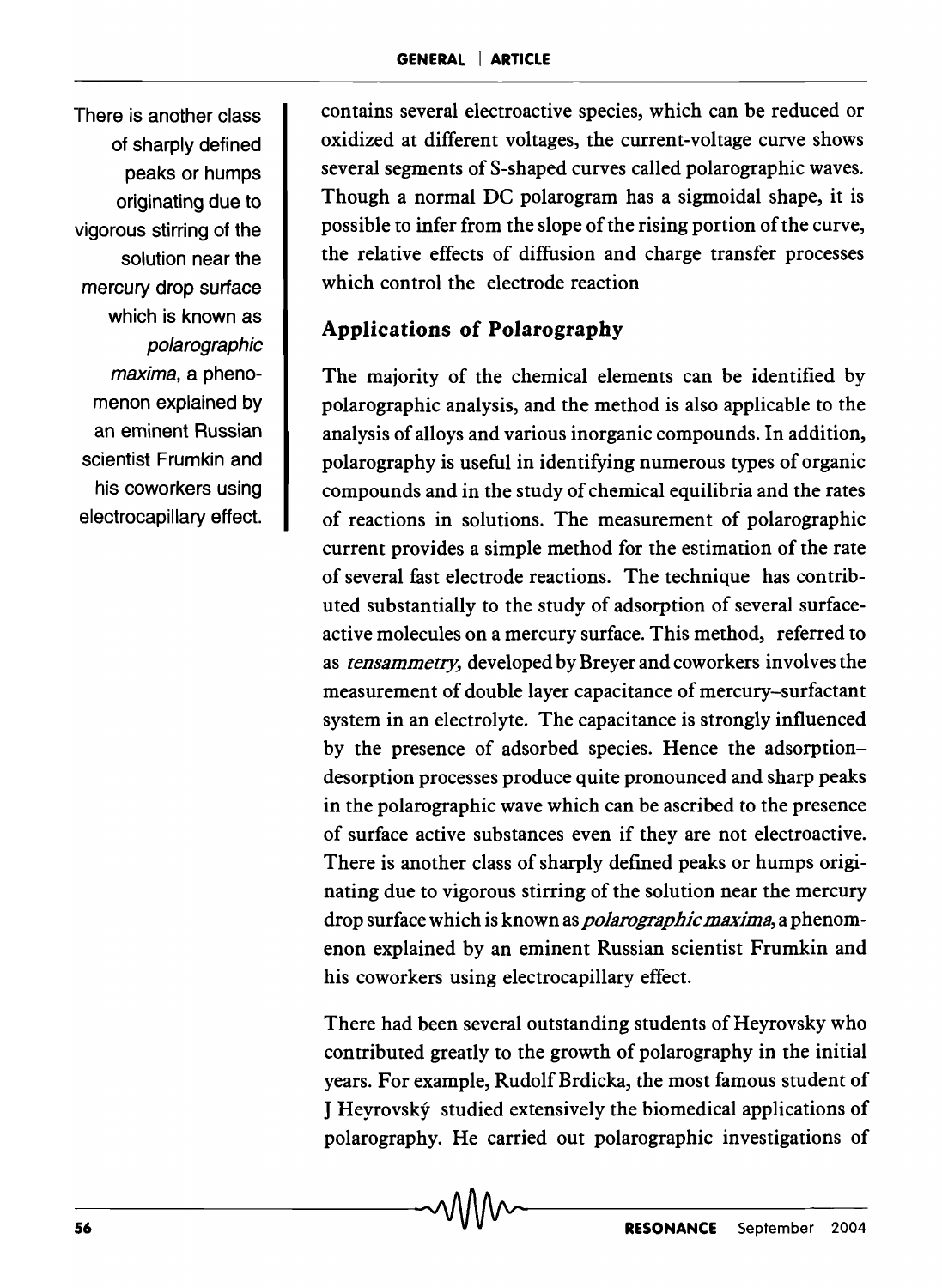several proteins, hemes, and serum colloids. He showed the utility of polarographic techniques for the measurement of reaction rates. Peter Zuman studied mechanisms of organic reactions using polarographic measurements. These studies involved biologically important compounds that helped the development of analytical methods and a better understanding of biological activity. J Koutecky laid firm theoretical foundation notably working on the problem of polarographic kinetic current with the necessary mathematical formulation. A Sevcik and Robert Kalvoda worked on what is known as *oscillographic polarography*  which finds special mention in Heyrovsky's Nobel lecture as this had further extended the technique by introducing the oscilloscope recording of the polarogram and helped to study fast electrode reactions.

# Faradaic Current and Double Layer Charging (Capacitive) Current

The total measured current in polarography consists of two major components viz., the faradaic current due to the electrochemical reaction and the charging current. This charging curent flows to charge the electrode-solution interfacial capacitor in response to the applied potential as well as to the area change. The charging current has the characteristic that it decays faster than the faradaic component, besides attaining almost zero value at the end of the drop. To study the faradaic process and to deduce reaction mechanism or for analytical purposes, it is necessary to eliminate or compensate for the double layer charging current. As the double layer charging current arises in polarography essentially due to the changing area of the electrode with the growth of the drop, and also the changing potential with time, it can be represented as

$$
I_{\text{ch}} = A(E-E_{\text{z}}) (dC_{\text{dl}}/dE) (dE/dt) + C_{\text{dl}} A (dE/dt) +
$$
  

$$
(E-E_{\text{z}}) C_{\text{dl}} (dA/dt), \qquad (3)
$$

where  $I_{ch}$  is the double layer charging current, *A* the area of the growing drop,  $C_{\text{d}l}$  the double layer capacitance,  $E$  the applied

The total measured current in polarography consists of two major components viz., the faradaic current due to the electrochemical reaction and the charging current.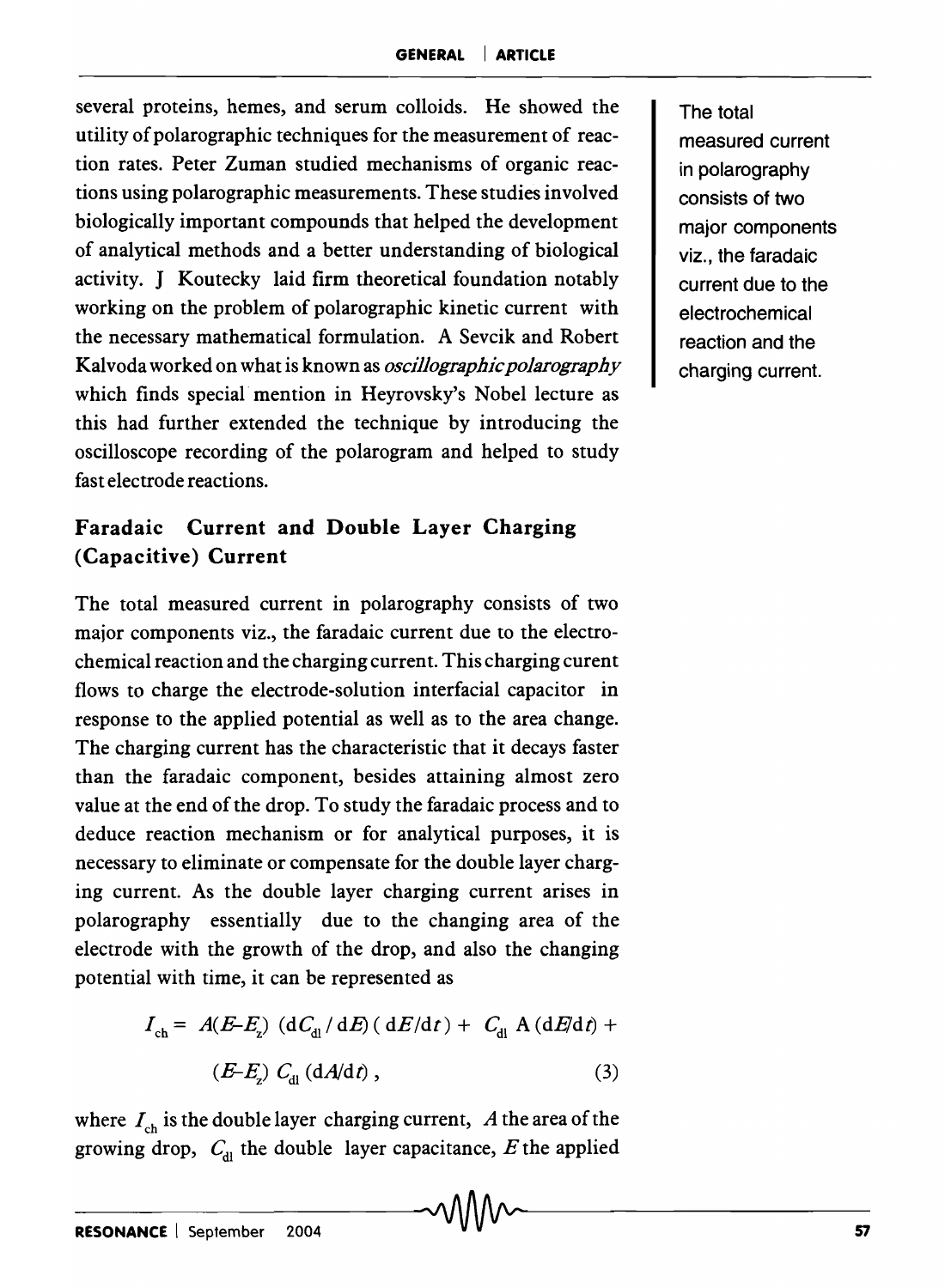In a way it can be said that Barker laid the foundation for the second generation polarography. He invented the ac superimposed dc technique to correct for the double layer charging current. The square wave and pulse polarographic techniques developed by him have inherent merit in improving the faradaic to charging current ratio.

potential and  $E<sub>z</sub>$  the potential of zero charge of the mercury electrode in the particular electrolytic medium. In order to reduce the double layer charging current in dc polarography, the first and second terms can be made small by slow sweep rates. Since the rate of growth of the drop is least at the end of the drop life, the term containing the area change with time may be reduced by electronically sampling the current at the end of the drop life.

The problem of improving the ratio of faradaic current to double layer charging current provided the necessary challenge needed for the advances in the technique and instrumentation pioneered by G C Barker. In a way it can be said that Barker laid the foundation for the second generation polarography. He invented the ac superimposed dc technique to correct for the double layer charging current. The square wave and pulse polarographic techniques developed by him have inherent merit in improving the faradaic to charging current ratio. These methods also provided the necessary foundation for the development of later theoretical concepts in transient electrochemical studies. In India, by some astute mathematical approach and innovative electronic design, S R Rajagopalan, S K Rangarajan and A Poojary at the National Aerospace Laboratrory, Bangalore extended these techniques to greater heights in terms of achievable analytical detection limit.

# Polarography and the Development of Electrochemical Instrumentation

It is no exaggeration to say that the popularity of polarography in the latter half of the 20th century has greatly helped in the development of electrochemical instrumentation. The advent of operational amplifiers have revolutionised the study of electrode processes and directly contributed to the growth of new electrochemical techniques. The fact that the polarography accommodates different techniques such as DC, AC and Pulse techniques have all created a need for the development of potential controlling devices with different capabilities. This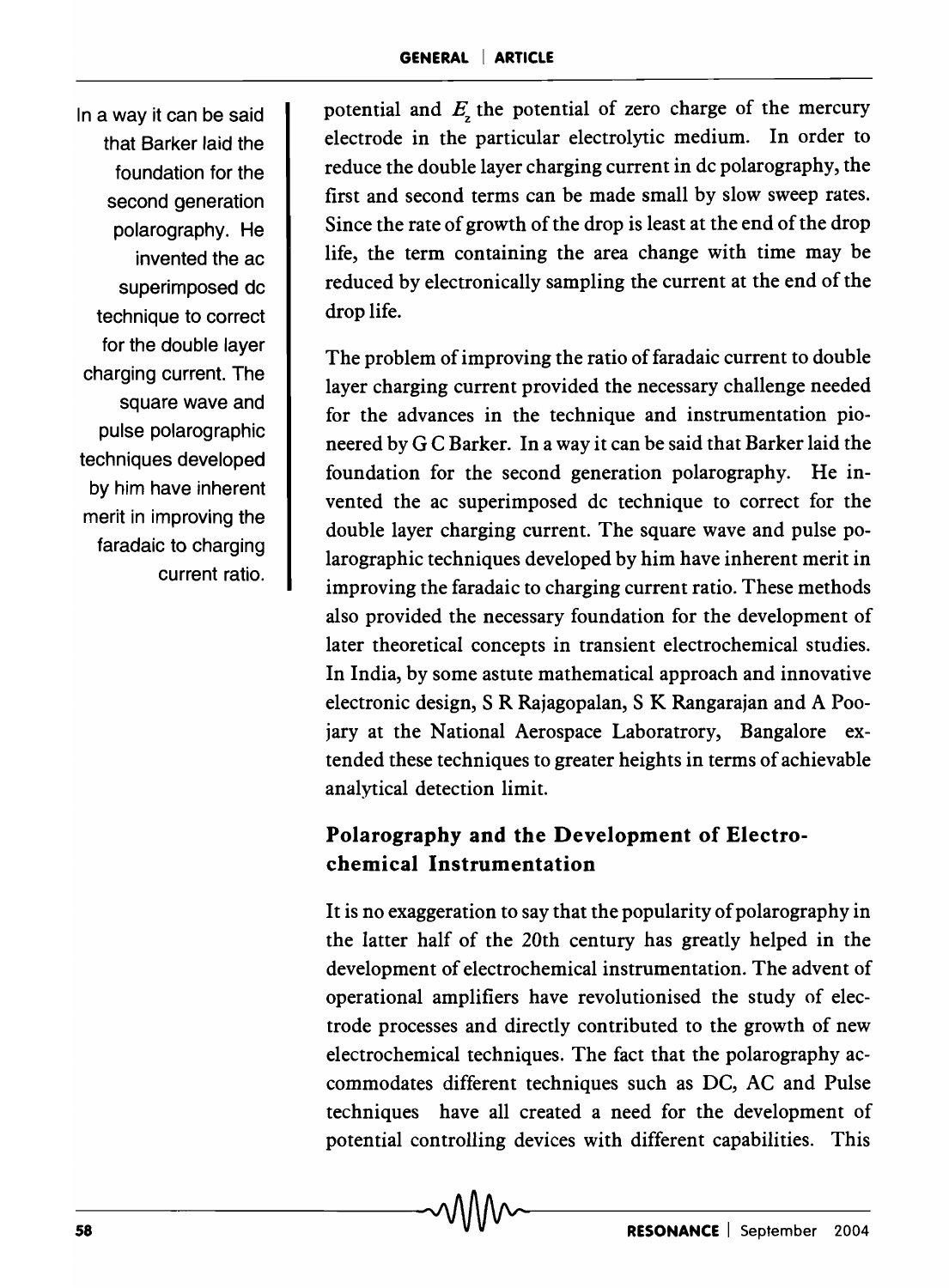

includes the development of fast potentiostats, high precision op-amp current followers and signal processing and signal conditioning devices. The need for separation of double layer charging current from faradaic current due to electrochemical process means the need for special techniques and designs that can carry out these processes effectively.

*Figure* 3 shows a schematic block diagram of a typical op-amp polarograph circuit .in which the control amplifier (CA) and voltage follower (VF) constitute a simple potential control circuitry called *potentiostat.* The slowly varying dc voltage (a ramp) is applied to the control amplifier op-amp. The voltage follower whose input is derived from the reference electrode of the cell which acts as a negative feedback element of the amplifier circuitry. Thus the potential at the reference electrode is maintained at the same value as that of the input voltage. The current is converted to voltage using a current amplifier, which is also known as current  $-$  voltage converter  $(I-V)$ . The current and voltage values are recorded on an X-Y recorder. The periodic fall of drops is regulated by means of a drop knocker which

Figure 3. Block diagram of a control and measurement circuit of a polarograph. CA - control amplifier of the potentiostat (potential controlling unit); VF-voltage follower; I-V - current to voltage converter or current amplifier;  $S - switch$ which controls the mercury drop time; CE - Counter electrode; RE - Reference electrode; DME - Dropping mercury electrode; R1 -Equal and exactly matched resistors;  $R -$  current amplifier feed back resistance which determines the voltage output ( $V_{out} = I_{out} R$ ).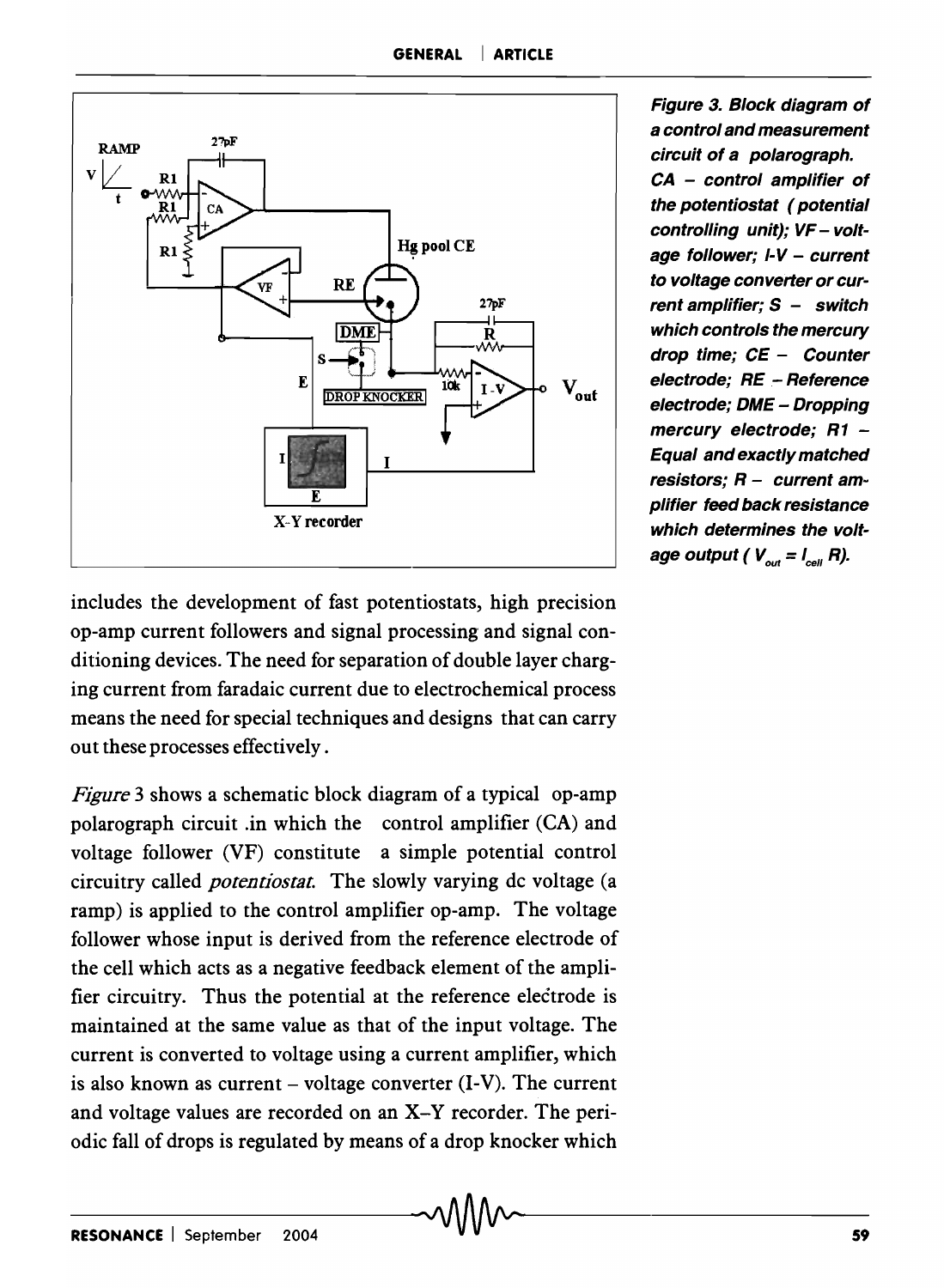is controlled by an electronic switch. This is a simple description of the basic essentials of a polarograph.

## Further Developments

From the original dc polarograph described above were born several other related techniques based on ac and pulse techniques mostly developed by G C Barker. These techniques later laid the foundation for some outstanding contributions by several other workers such as D E Smith, J H Sluyters, W H Reinmuth, R A Osteryoung and A M Bond. In ac polarography, a small amplitude ac voltage is superimposed over a slowly varying ramp and applied to the DME and the ac component of the cell current is measured as a function of the dc potential. The advantage of the technique is that it provides a simple means of separation of double layer charging current from the total reaction current and the method has a well-developed theory which is capable of providing kinetic information. In the pulse techniques, the total current response is sampled after a lapse of a certain time from the application of the pulse when the charging current has decayed fully as in *Figure* 4. These techniques contributed substantially to our understanding of the electrode processes and development of theoretical electrochemistry that has become an essential component of studying mechanisms of electrode reactions.

## Suggested Reading

[1] A M Bond, *Modern Polarographic Methods in Analytical Chemistry,* Marcel Dekker, New York (1980).

Studies

- [2] A J Bard and L R Faulkner, *Electrochemical Methods, Fundamentals and Applications,* John Wiley& Sons, New York, Second edition, ( 2001).
- [3] L I Antropov, *Theoretical Electrochemisty,* Mir Publishers, Moscow (1972).

The question often posed is whether polarography has already seen the glorious days and whether its perceived decline is irreversible: It is true that the utility of polarography as an analytical tool in recent times is declining. This is true even of other electroanalytical techniques as methods of choice for chemical analysis. This is mostly due to advances in spectroscopic techniques. However, the contribution of polarography is not

Influence of Polarography in Electrochemical

limited to electoanalysis alone nor is it limited to mercury as electrode material. The increasingly popular voltammetric